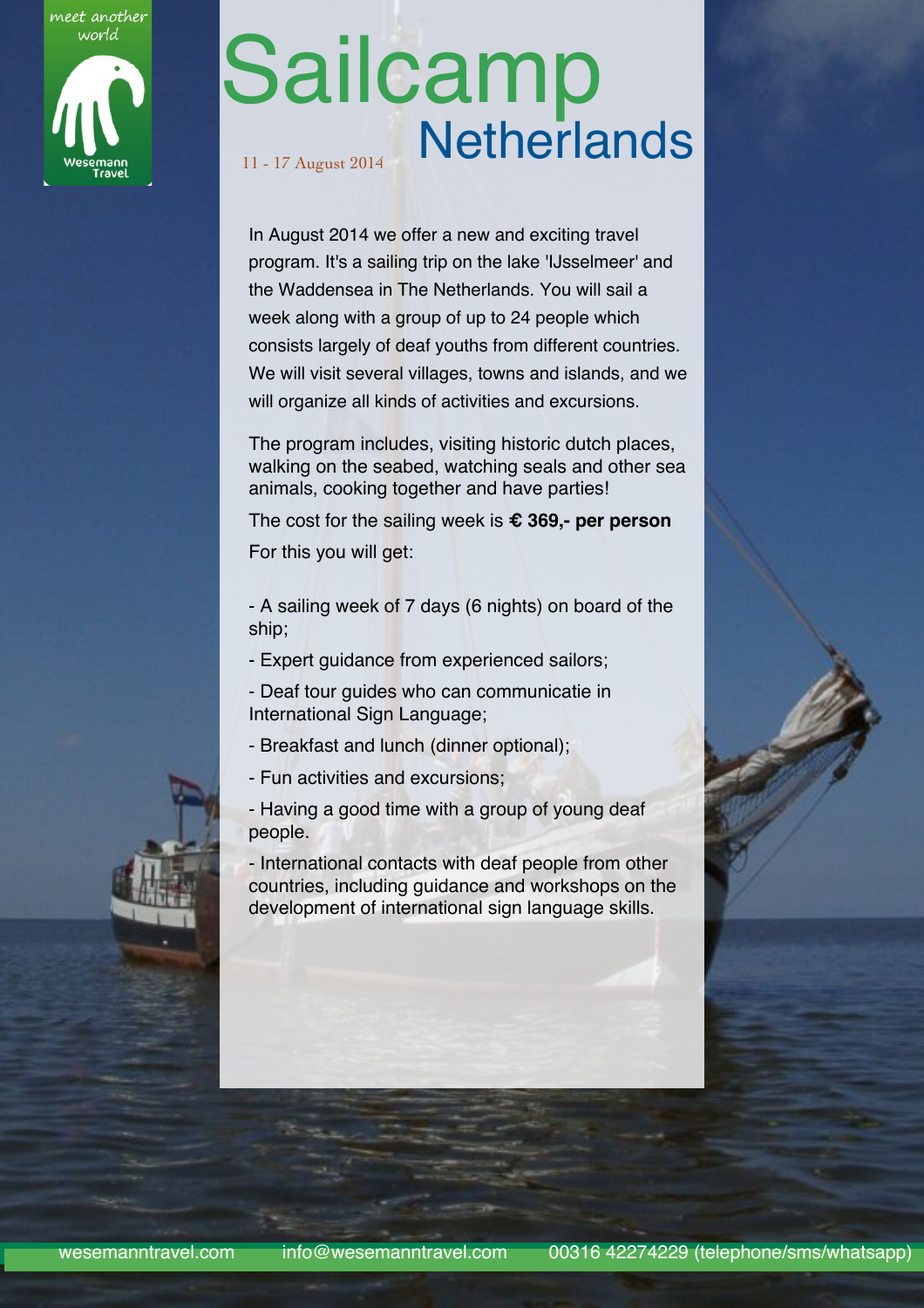

### 11 August - 17 August 2014

### Sailship 'De Rival'.

meet another

We begin the journey in Enkhuizen where we board the sailing ship "Rival". We meet the crew and the other sailors. We sail to the first port and on the way we will get to know each other. We make our own meals accompanied by a "signing cook".

**Right: Sailship 'de Rival'**



### Wadden Sea

Under the guidance of a professional crew we can teach you some sailing skills. Perhaps you can take the helm at a certain moment! After a few days we will cross over a dam and we arrive in the Wadden Sea, a nature reserve which is unique in the world. The tidal range is so strong that the water will sinks so far that large parts of the seabed out to dry. You can explore the area on foot and look for special kinds of sea animals, including seals.

> **Right:** The seals are common in the Wadden Sea. We're going to try see them up close.



## Historical places

We will visit different villages and towns on the IJsselmeer, depending on the wind, we follow a route that can lead old places like Volendam, Marken, Stavoren and Makkum. All wonderful places where the Dutch culture of 100 years ago comes to life.

#### **Left: Volendam**

#### **Under: walking on the seabed of the Waddensea**